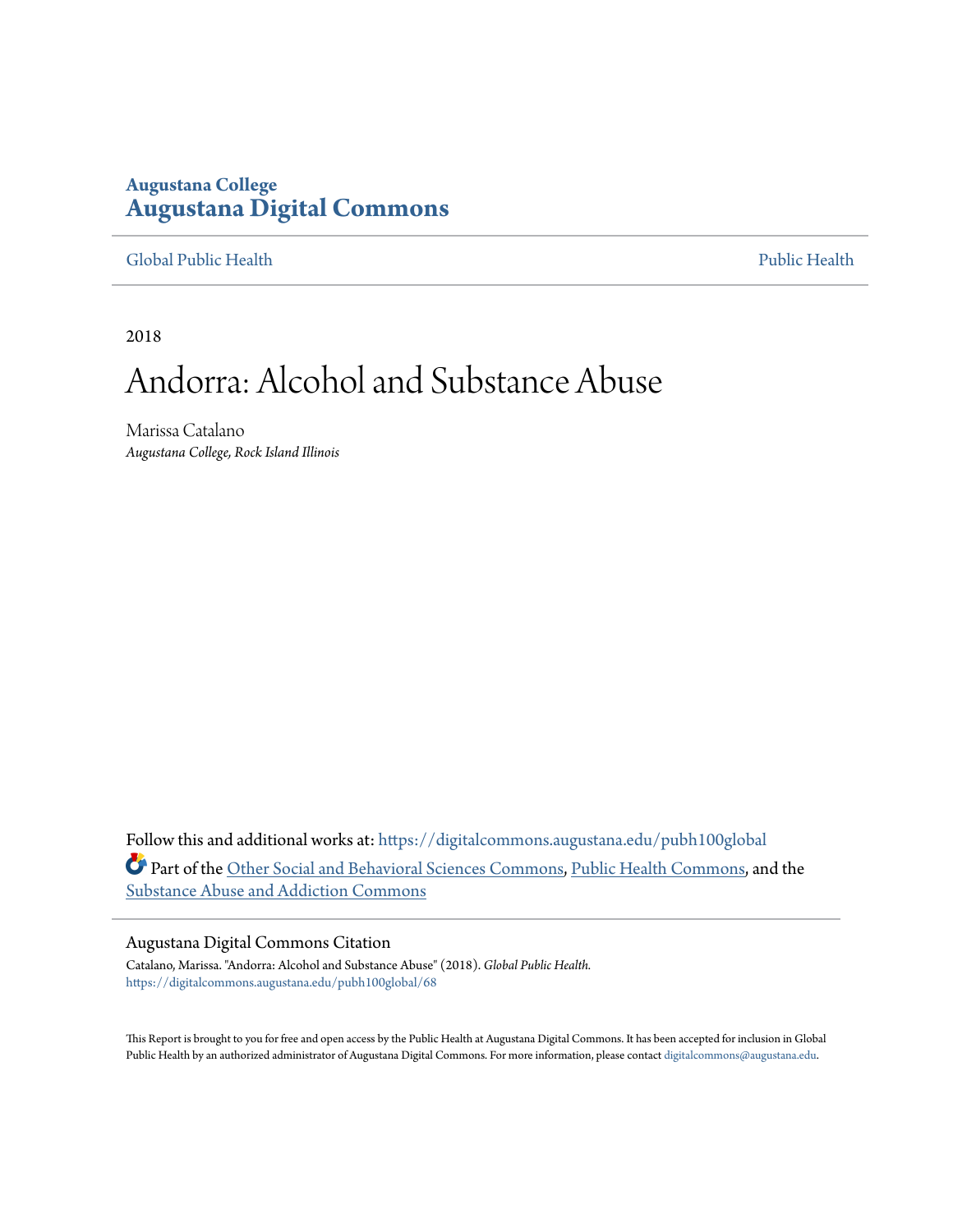## ANDORRA

-- Marissa Catalano -- PUBLIC HEALTH BRIEF (PUBH 100) --\_\_\_\_\_\_\_\_\_\_\_\_\_\_\_\_\_\_\_\_\_\_\_\_\_\_\_\_\_\_\_\_\_\_\_\_\_\_\_\_\_\_\_\_\_\_\_\_\_\_\_\_\_\_\_\_\_\_\_\_\_\_\_\_\_\_\_\_\_\_\_\_\_\_\_\_



https://goo.gl/images/p31gyY

### **About The Nation**

**Name:** Andorra

**Location:** Andorra is located in Europe. More specifically, it is a small principality between France and Spain while also being in the Pyrenees Mountains (CIA, 2018).

**Population:** There are currently 77,965 people (CIA, 2018). Most of population is between 25-54 years (CIA, 2018). Most people in Andorra are of the Spanish, French, or Portuguese ethnicities (CIA, 2018). Also, people in Andorra speak the official language of Catalan (CIA, 2018). Religiously speaking, most Andorrans are Roman Catholic (CIA, 2018).

**Political Structure:** In Andorra, the political framework is a parliamentary constitutional diarchy and a multi-party system. Executive power is exercised by government. The Prime Minister is Antoni Marti. Elections are handled in a democratic manner where two people from each of the seven parishes are elected based on a national vote (OSCE, 2015).

**Challenges:** Internal: A major problem within Andorra refers to economics. Budget cuts and other economic crisis factors have affected "vulnerable" groups such as children. This causes an increase in criminal acts as well which is another one of Andorra's major challenges. - External: This major economic crisis in Andorra poses an internal issue but also an external issue as well. Due to low income and poverty with the country as a whole, there are debts with other neighboring countries that have not been paid causing feuds (Standards & Poor, 2011).

**Issue:** The main health issue found in Andorra is alcohol and drug abuse. This issue mostly affects ages 15-44 years and even more specifically, males (CIA, 2018). This health problem is very common especially during those years of age. Alcohol and drug abuse has one of the highest mortality rates within Andorra with a 38.9 rate per 100,000 people (OSCE, 2015).